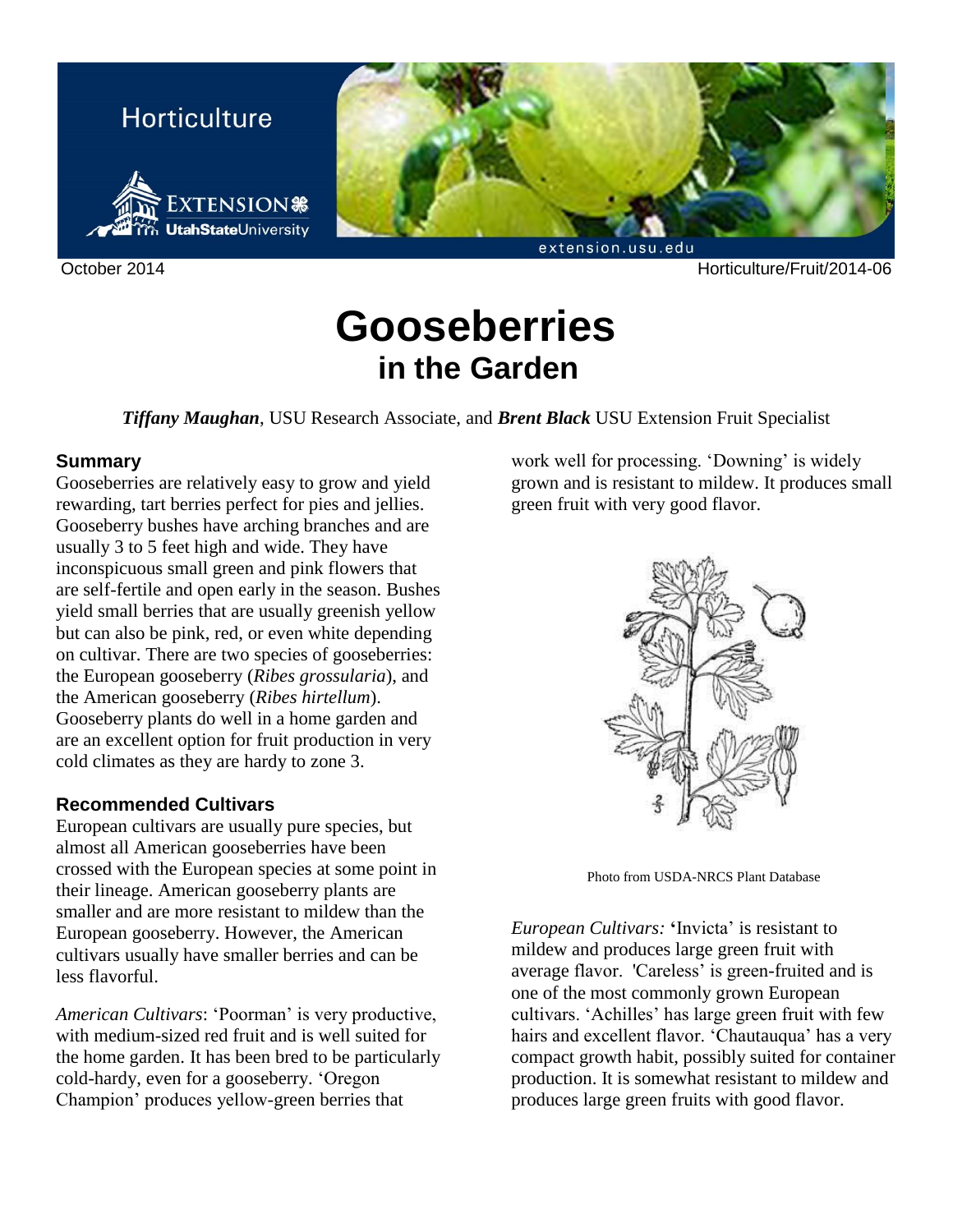**Related Species:** Red currant (*R. rubrum*) and Black Currant (*R. nigrum*) are closely related to gooseberries and grow in similar conditions.

### **How to Grow**

**Site Selection:** Gooseberries are an ideal fruit for cold climates, with most cultivars able to survive mid-winter temperatures of  $-40$  °F. Gooseberries require a minimum of 1,000 hours of winter chilling for buds to break and usually perform well in zones 3 to 6. Select a sunny to partly shady location, preferably a spot that gets some shade during the hottest part of the summer such as on the east side of a building or wall. Gooseberries also do well as an understory plant. They tend to bloom early and may be injured by late frost events. Planting on a north-facing slope helps delay blooming in these regions and also helps keep the plant cooler during the summer.

**Soil:** Since gooseberries can live for many years, it is well worth taking time to prepare the soil before planting. Gooseberries prefer a well-drained soil and organic matter should be incorporated into silt loam or clay soils before planting to improve drainage. Plants do best in a soil with a pH of 6.0 to 7.0 but can adapt to higher pH soils as well. It is a good idea to test the soil to determine nutrient concentrations and to have a starting point for determining fertilizer needs.

**Plants:** Gooseberry bushes grow to be 3 to 5 feet tall. Flower buds form on 1-year-old wood and on short spurs of older wood. Each bud opens to yield one to four flowers. The flowers are self-fertile and are pollinated by wind and insects. Although there are a few thornless or almost thornless cultivars, most gooseberry plants have branches covered with thorns. Gooseberries are closely related to currants and, for some, can be challenging to correctly identify. The arrangement of berries on the stem can be a good identification tool. Gooseberry fruit are born singly or in pairs on very short racemes. Current fruit form on longer racemes with 10 to 30 fruit per cluster and hang similar to a grape cluster. Also, the tips of gooseberry branches are arched while current branches are straight. Currants are also thornless.

**Planting and Spacing:** Gooseberries are usually purchased as bare-root, 1- to 2-year-old stock. Make sure to purchase from a reliable nursery to ensure plants are disease-free. The best time to plant is either in the fall or very early in the spring, before plants begin to grow. Bare root plants should be placed in a bucket of water for about 1 hour to allow the roots to rehydrate before planting. Dig a hole slightly deeper than what they grew at in the nursery and wide enough to spread out the root system. Locate the soil ring on the stem of the bare-root plant that indicates the depth it was previously planted, and cover with soil to just above that point. Prune back to two to four buds to encourage vigorous growth.

Spacing will vary somewhat depending on cultivar, but in general, leaving 3 to 5 feet in the row and 8 to 10 feet between rows is sufficient. Do not plant bushes too close together or the arching branches will intertwine and become difficult to prune and harvest. Gooseberries can also be included in a landscape, as long as enough room is left around the plant for harvesting and it is placed with plants that have similar water and nutrient requirements.



**Irrigation:** Keep the soil moist but not waterlogged. With their fibrous, shallow roots gooseberries are ideal for drip system irrigation. Keep the plants watered all season, since they will not regenerate buds or leaves lost from drought stress. Additionally, water-stressed plants are more susceptible to mildew than a well-watered, healthy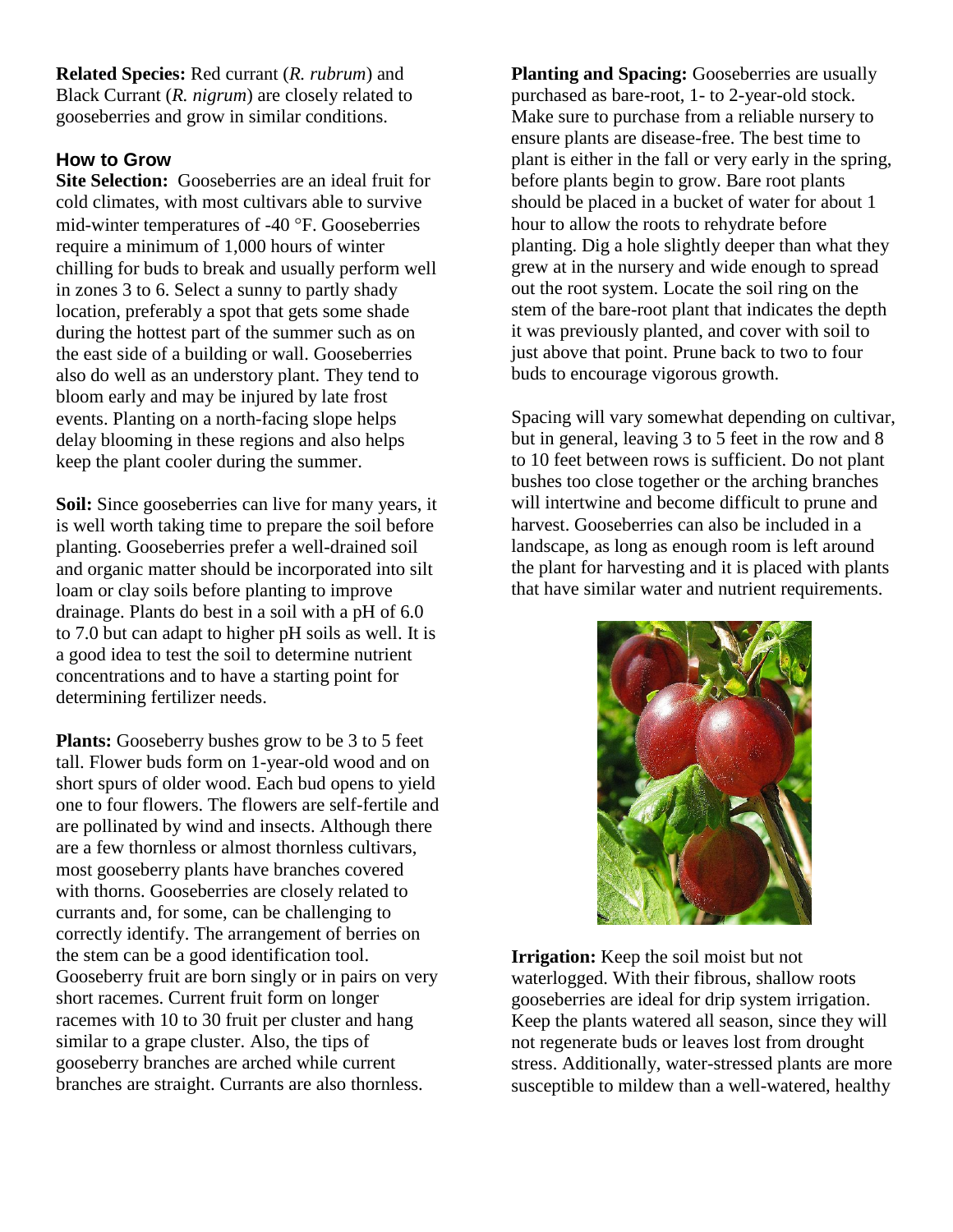plant. Mulch at the base of the plant can help retain soil moisture as well as suppress weeds.

**Fertilizer:** For fruiting and disease resistance, potassium is a particularly important nutrient. A symptom of potassium deficiency is scorching of leaf margins. Deficiency can be avoided with an annual dressing of 2 tablespoons of potassium fertilizer per plant. Gooseberry plants also have a fairly high requirement for magnesium. Excessive amounts of nitrogen promote disease, especially mildew, so care should be taken when applying nitrogen to the soil. In general, about ½ cup of a balanced fertilizer (10-10-10 or 16-16-16) per plant can be applied to maintain a good balance between growth and disease tolerance.

**Pruning:** A gooseberry bush can quickly become over-grown and unhealthy without pruning. Keeping the center open to air and sunlight will also help reduce the occurrence of disease. Gooseberries bear fruit primarily on two and three year old branches. A good ratio of fruit bearing branches can be maintained by leaving 4 to 5 shoots each of 1, 2, and 3 year old wood, and pruning out any shoots older than 3 years. As with most woody plants, the best time to prune is late winter or early spring when the plant is dormant.

# **Problems**

#### **Pests and Diseases:**

| Pest/Disease                                      | Identification                                                                                                                                                                                   | Control                                                                                                                                                                                     |
|---------------------------------------------------|--------------------------------------------------------------------------------------------------------------------------------------------------------------------------------------------------|---------------------------------------------------------------------------------------------------------------------------------------------------------------------------------------------|
| Gooseberry Fruitworm<br>(Zophodia convolutella)   | Larvae are green with dark stripes on<br>sides. They feed on multiple fruit and<br>spin silken webbing, joining fruit and<br>leaves together.                                                    | Bacillus thuringiensis (BT)                                                                                                                                                                 |
| <b>Imported Currant Worm</b><br>(Nebarus ribesii) | Larvae grow up to 1.5 inches long and<br>are green with yellow ends, have a<br>black head and black spots. Strips plant<br>of foliage. Appear in spring and a 2nd<br>flush can occur mid-summer. | Apply chemical spray, azadirachtin or<br>malathion, as soon as worms appear.                                                                                                                |
| Powdery Mildew<br>(Sphaerotheca mors-<br>uvae)    | Fungal disease that forms white patches<br>of powder on leaves and stems.                                                                                                                        | Plant American types as they are less<br>susceptible. Prune to improve air circulation<br>and do not irrigate with sprinklers.<br>Horticultural oils can help prevent further<br>spreading. |
| Leaf Spot (Anthracnose)                           | Small brown spots on leaves appear in<br>early summer and progress to larger,<br>irregular lesions with light brown<br>centers. Can also develop on fruit.<br>Worse during wet periods.          | Remove dead leaves and prunings from the<br>site. Prune to increase air circulation.<br>Eliminate overhead irrigation. Apply copper<br>hydroxide, propiconazole, basic copper sulfate.      |

**Weeds:** Weeds can harbor pests and use valuable nutrients and water. Applying heavy mulch around each plant will help reduce weeds. Deep cultivation near the plants should be avoided, as gooseberries tend to have shallow and fibrous roots that can be easily damaged. A spring application of preemergent herbicide, such as dichlobenil or oryzalin, will minimize annual weeds. Control perennial

weeds before planting, as control will become more difficult once gooseberries are planted.

Glyphosate is registered for used on gooseberries as a directed application. This means that the herbicide must not come in contact with the gooseberry leaves or stems, and caution should be taken to avoid unintended drift